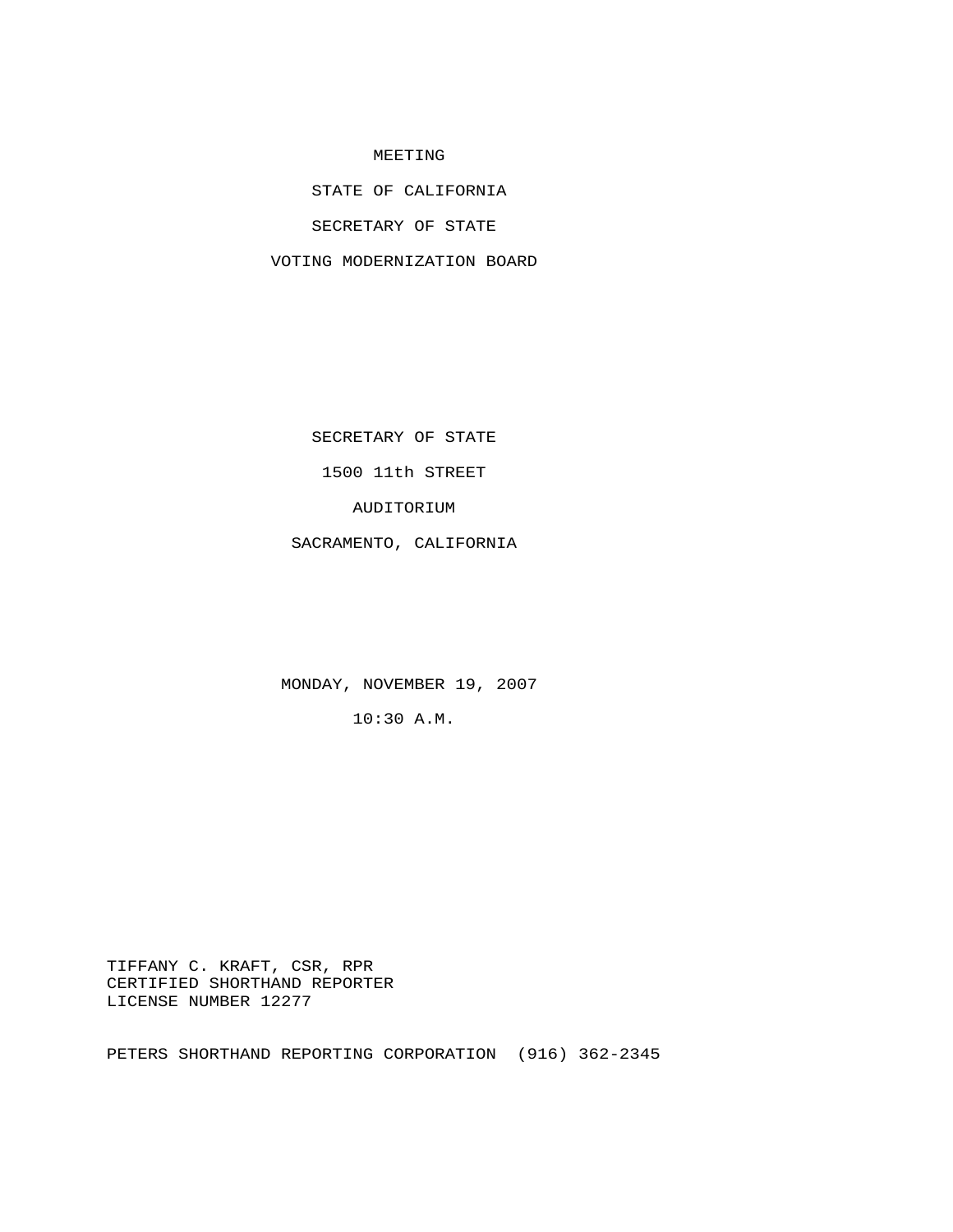## APPEARANCES

## PANEL MEMBERS

 Mr. John A. Perez, Chairperson, telephonic Mr. Stephen Kaufman, Vice Chair, telephonic Mr. Tal Finney, telephonic

Mr. Carl Guardino, telephonic

## STAFF

- Ms. Judith Carlson
- Mr. Lowell Finley
- Ms. Jana Lean
- Ms. Katherine Montgomery

PETERS SHORTHAND REPORTING CORPORATION (916) 362-2345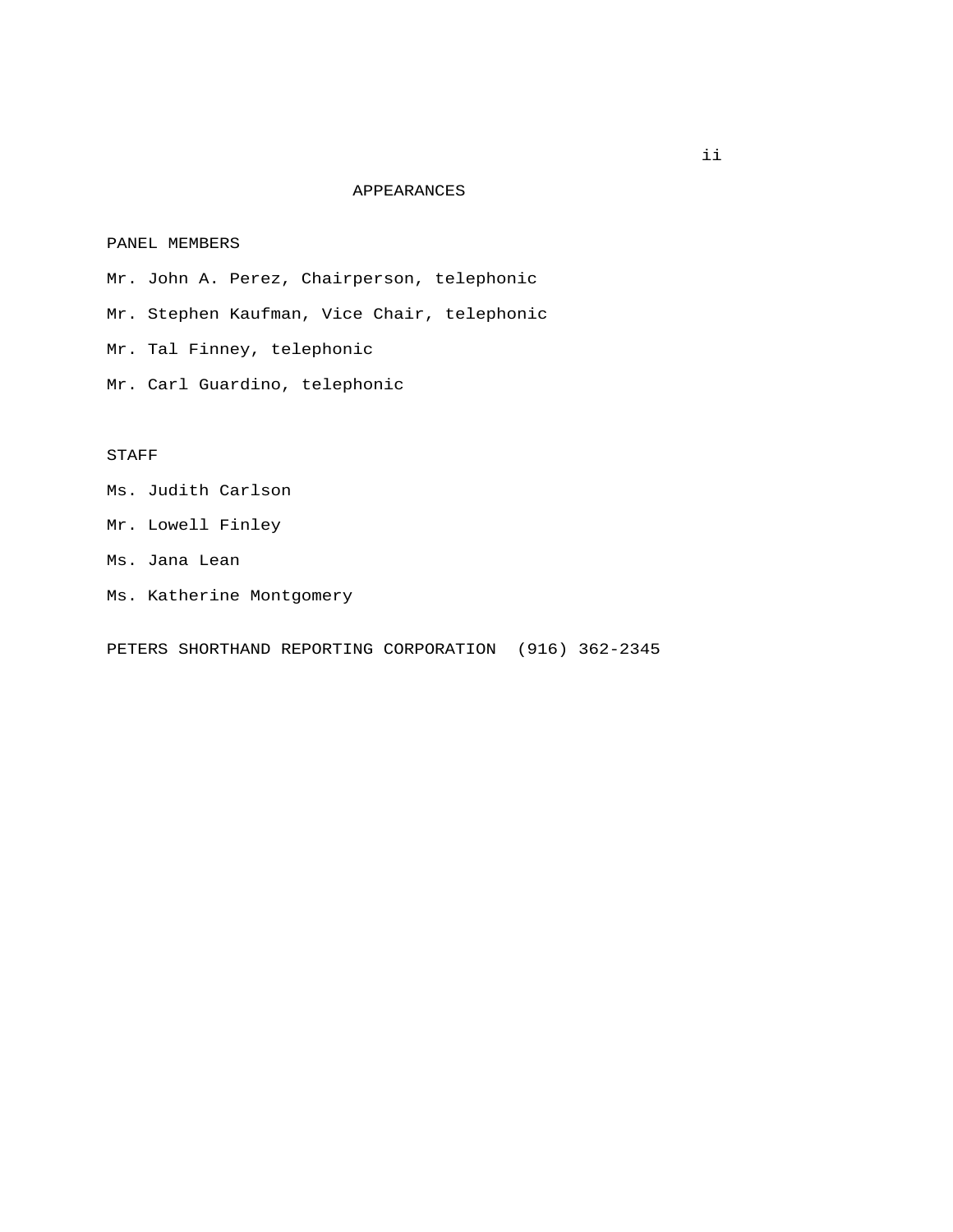INDEX

| I. Call to Order                                                                                                            | 1  |
|-----------------------------------------------------------------------------------------------------------------------------|----|
|                                                                                                                             |    |
| II. Roll Call and Declaration of Ouorum                                                                                     | 1  |
| III.Public Comment                                                                                                          |    |
| IV. Adoption of August 15, 2007, Actions and<br>Meeting Minutes                                                             |    |
| V. Project Documentation Plan Review and Funding<br>Award Approval: Receive staff report for<br>approval of funding awards. | 1. |
| (A) Nevada County - Item held over from<br>August 15th Meeting                                                              |    |
| VI. Adjournment                                                                                                             | 6  |
| VII.Reporter's Certificate                                                                                                  | 7  |
| PETERS SHORTHAND REPORTING CORPORATION (916) 362-2345                                                                       |    |

iii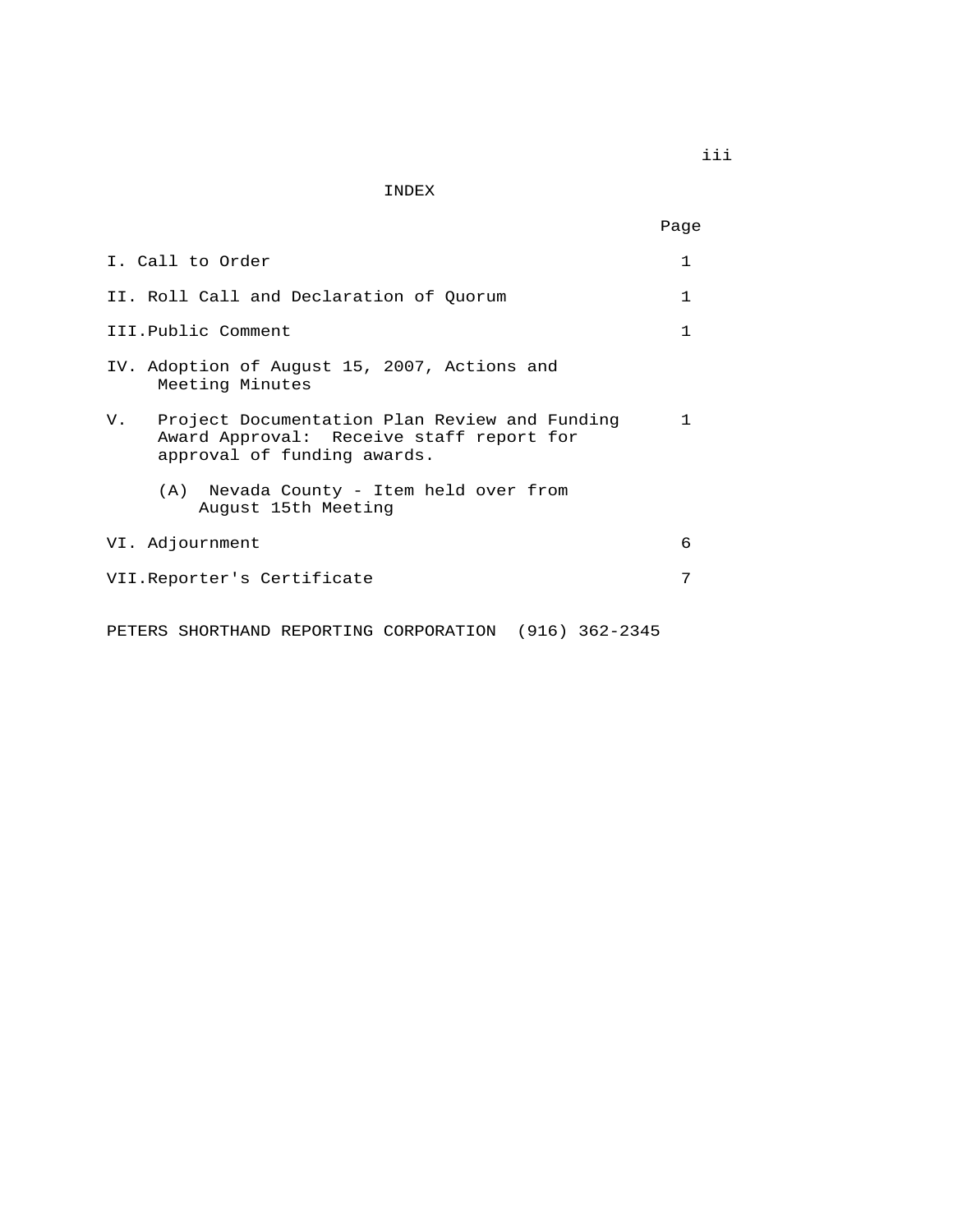1 PROCEEDINGS 2 CHAIRPERSON PEREZ: First item before us are 3 review of minutes from our previous meeting. Do any have 4 any corrections or any issues with the minutes? 5 VICE CHAIRPERSON KAUFMAN: I'll move approval. 6 BOARD MEMBER FINNEY: Second. 7 CHAIRPERSON PEREZ: Moved and seconded. Any 8 further discussion? All those in favor say aye. 9 (Ayes) 10 STAFF CONSULTANT LEAN: We have to clarify for 11 the court reporter. We have Steve Kaufman as approving 12 the minutes or a motion and Tal Finney is seconding. 13 CHAIRPERSON PEREZ: We have Kaufman moving 14 approval, Finney seconding approval. Kaufman, Finney, and 15 Perez all voting aye. 16 STAFF CONSULTANT LEAN: Thank you, John. 17 CHAIRPERSON PEREZ: No problem. 18 The next item before us we have is project 19 documentation review from Nevada County. 20 STAFF CONSULTANT LEAN: At the August 15th 21 meeting of the Voting Modernization Board in Los Angeles, 22 Nevada County came forward. And the staff report remains 23 the same from the August 15th meeting. 24 Staff recommends funding the award of their total 25 allocation of \$866,431.28. They're purchasing the Hart PETERS SHORTHAND REPORTING CORPORATION (916) 362-2345

 $\mathbf{1}$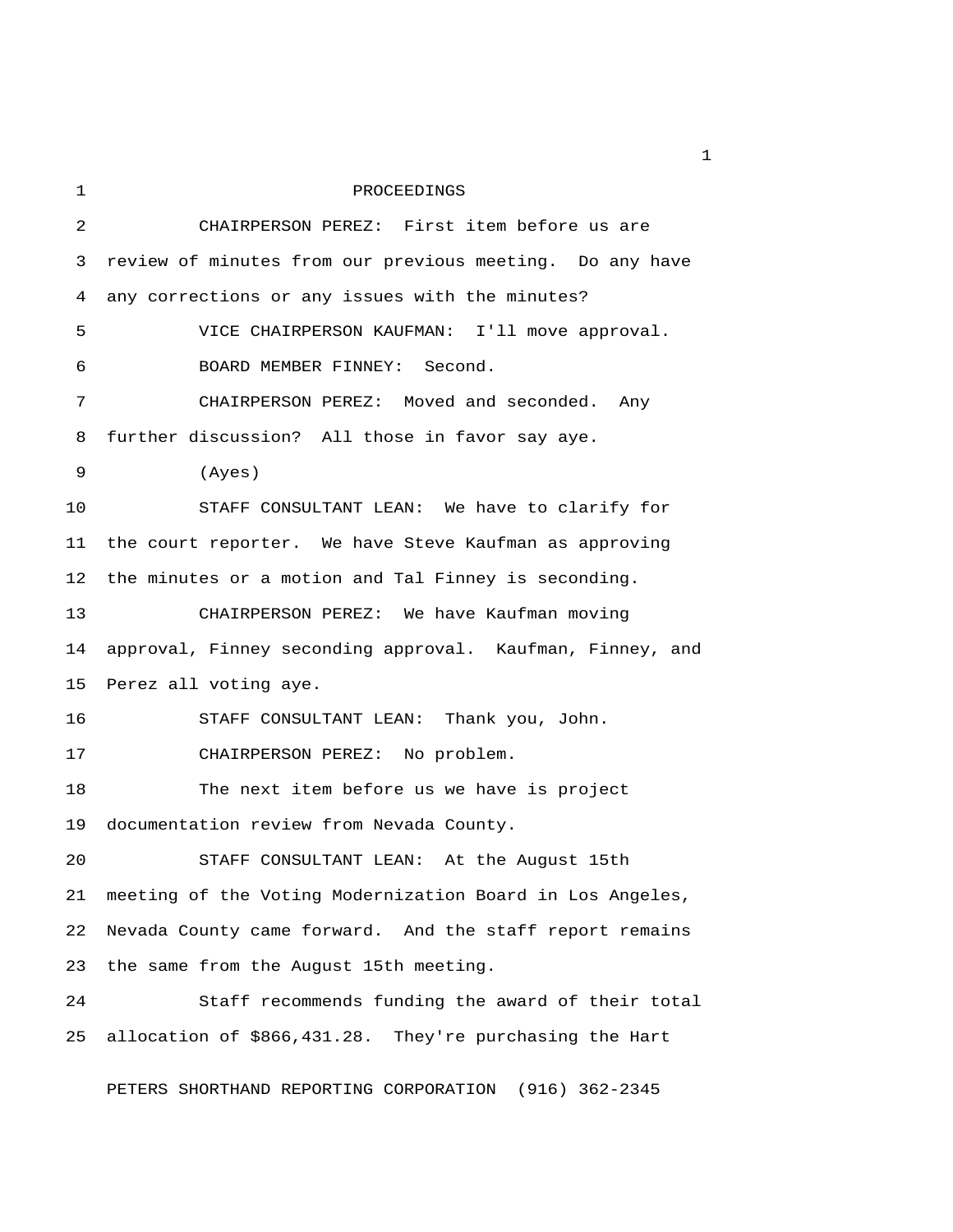1 Intercivic system. They are purchasing 72 of the eSlate 2 optical scan and 74 of the -- sorry. That was eScan 3 optical scan and 74 eSlate DRE units.

 4 Nevada County has begun receiving their 5 equipment. According to statements today, they received 6 the equipment, and they are going to start acceptance 7 testing.

 8 Nevada County expects that its project completion 9 date will be upon certification of the February 5th, 2008, 10 presidential primary election.

11 The eSlate DRE units actually have a 12 voter-verified paper audit trail. So that meets the 13 requirements of the law.

14 Nevada County's project documentation package 15 meets the requirements for completeness. And the eScan 16 and eSlate with the corresponding components are certified 17 for use in California.

18 Nevada County began comprehensively researching a 19 replacement of their voting system in June 2004. And 20 Nevada County has made several attempts to upgrade their 21 voting system to become HAVA compliant. With the Request 22 for Proposals, the county has issued three different RFPs: 23 One in October 2004, one in October 2005, and another one 24 in October of 2006.

25 And on June 12th, 2007, Nevada County entered

PETERS SHORTHAND REPORTING CORPORATION (916) 362-2345

2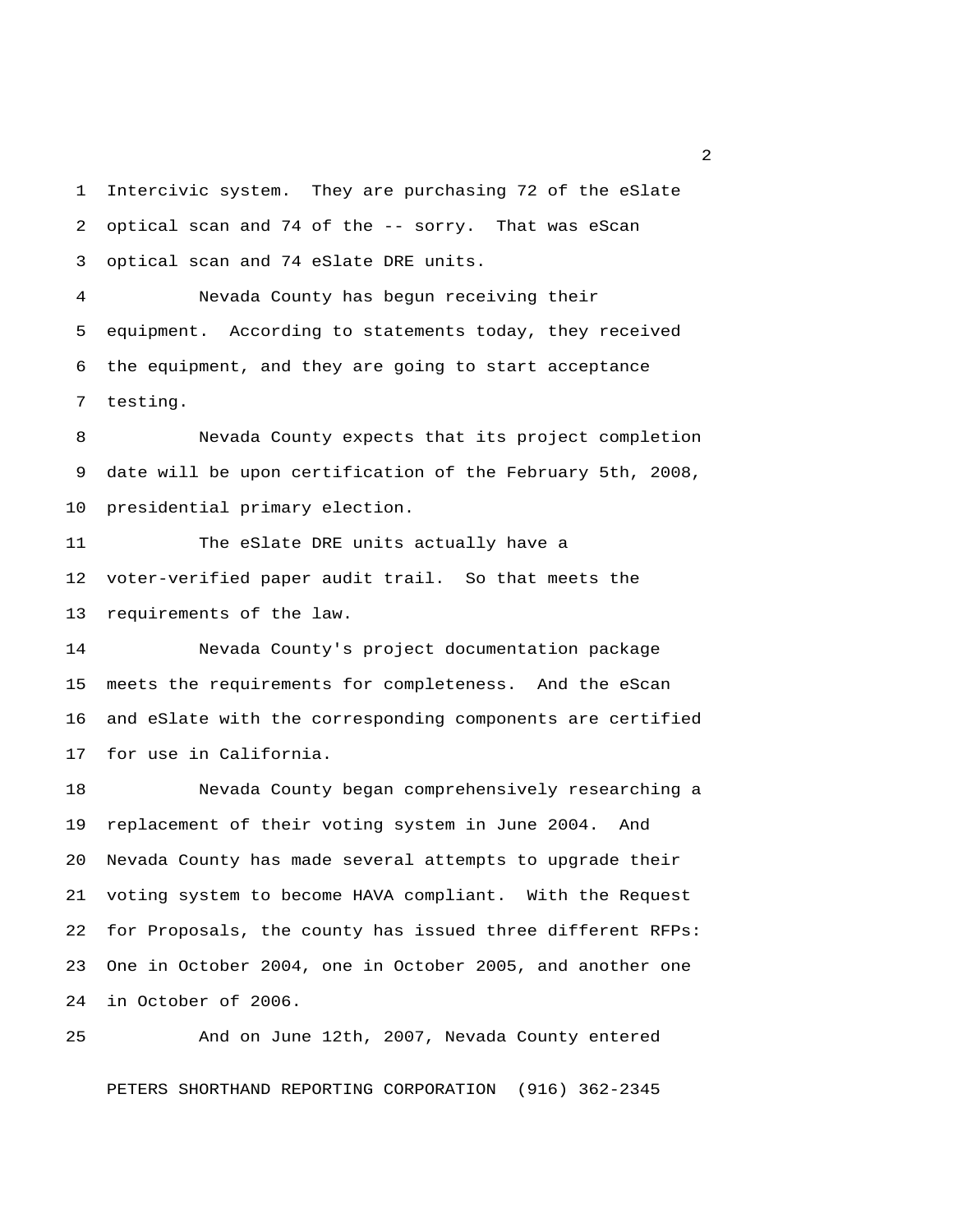1 into a contract with Hart Intercivic for their new voting 2 system.

 3 Nevada County will be implementing a blended 4 optical scan and DRE voting system. The County believes 5 that the deployment of one eScan optical scan unit and one 6 eSlate DRE unit in the poling places will bring the county 7 into full compliance with the requirements of the Help 8 America Vote Act.

 9 Nevada County plans to use the paper-based 10 optical scan units as their primary voting system, thus 11 allowing a majority of their voters to vote on paper 12 ballots. The County believes this approach will assist in 13 avoiding some of the controversies surrounding the current 14 DRE technology, while still adhering to state and federal 15 accessibility requirements.

16 Nevada County is currently developing an 17 extensive outreach program to introduce this new voting 18 systems to its voters.

19 Nevada County will only receive VME payments once 20 it has submitted detailed invoices for certified voting 21 equipment. And please note that the staff proposed 22 funding award is based upon allowable reimbursements under 23 Prop. 41 only for equipment and hardware and software.

24 The professional services optional extended 25 warranty line items and identified non-certified voting

PETERS SHORTHAND REPORTING CORPORATION (916) 362-2345

 $\overline{\mathbf{3}}$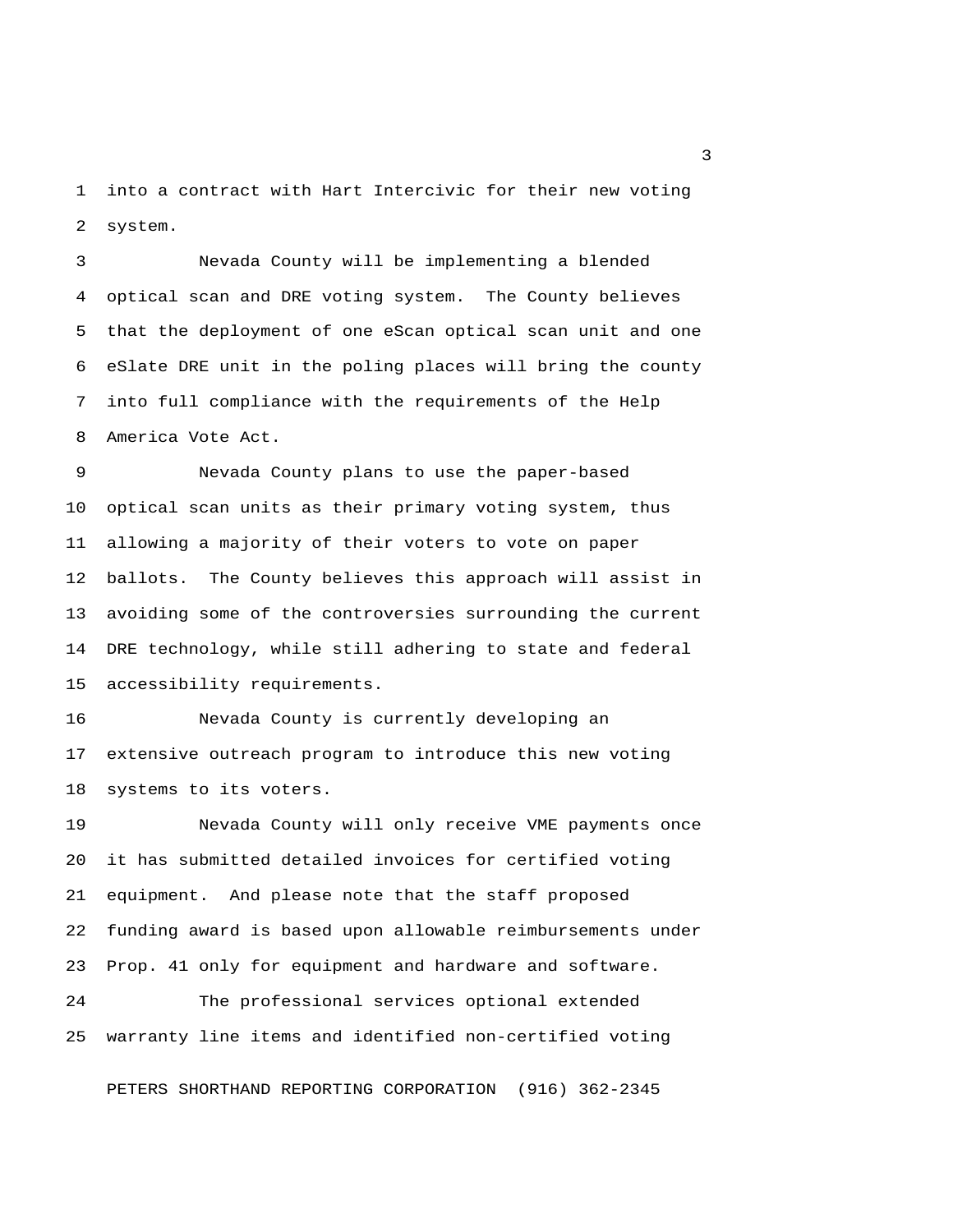1 software listed in Nevada County's contract with Hart 2 would not be covered as reimbursable claim under Prop. 41. 3 It is our staff recommendation that Nevada 4 County's project documentation plan be approved and a 5 funding award letter be issued in the amount of 6 \$866,431.28.

 7 In your packets, there is a letter that was 8 issued from the Secretary to nevada County regarding the 9 status of the re-certification of the Hart Intercivic 10 6.2.1.

11 We also have Lowell Finley here to address any 12 questions that you may have regarding the voting systems 13 certification. Do you have any questions at this time? 14 BOARD MEMBER GUARDINO: By the way, I didn't want 15 to interrupt. This is Carl Guardino, and I've been on the 16 line for a while, but know that you needed me for a 17 quorum. I wanted to let you know I'm here. 18 CHAIRPERSON PEREZ: Thank you, Carl. 19 Any questions on Nevada County? 20 BOARD MEMBER FINNEY: None from me. 21 Howdy, Carl. 22 CHAIRPERSON PEREZ: Stephen, do you have any 23 questions? 24 VICE CHAIRPERSON KAUFMAN: I think the 25 Secretary's letter takes care of the situation given last

PETERS SHORTHAND REPORTING CORPORATION (916) 362-2345

4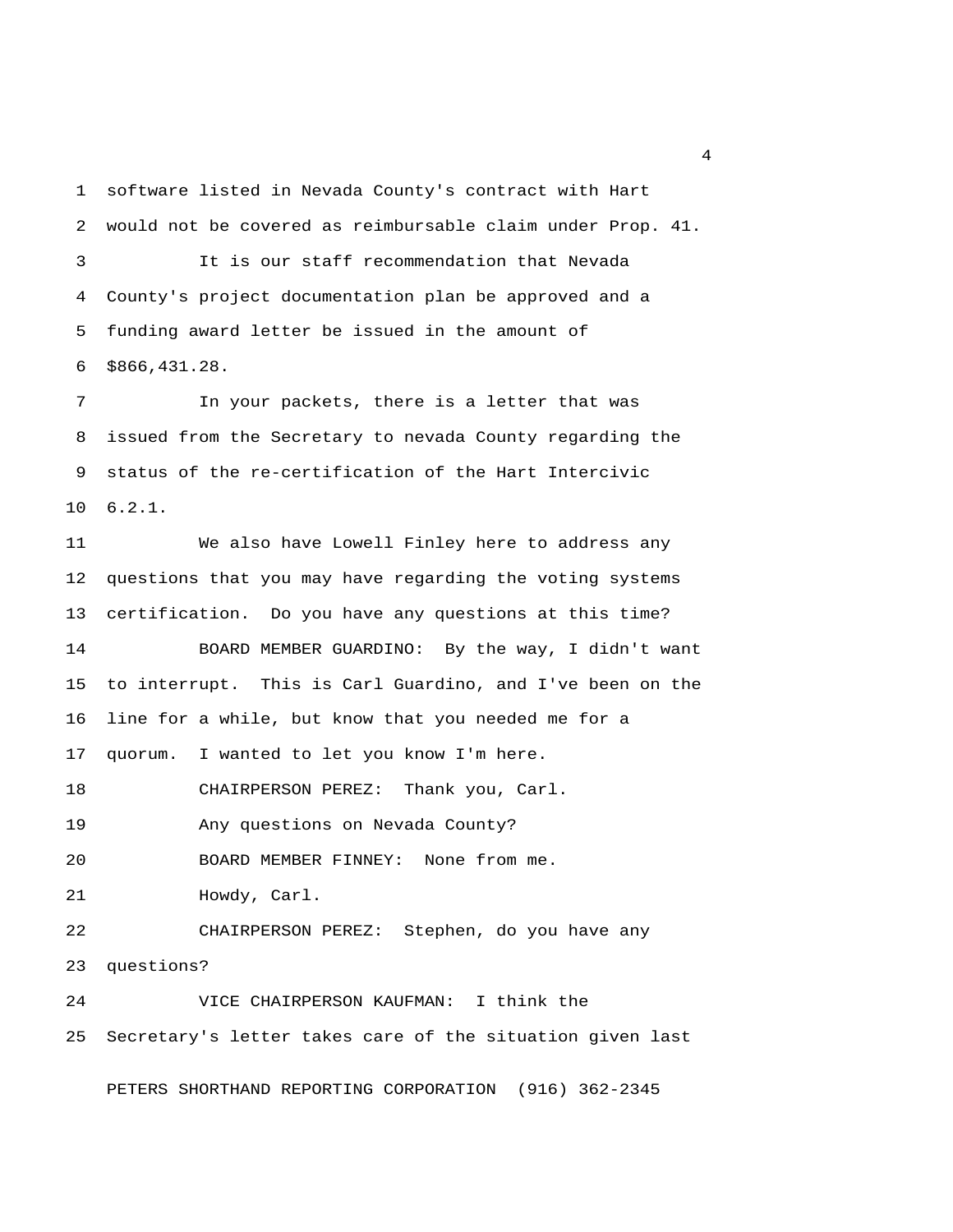1 time. And I believe the letter makes it clear now that it 2 is certified.

 3 CHAIRPERSON PEREZ: Do we have a motion? 4 VICE CHAIRPERSON KAUFMAN: I'll make a motion to 5 not keep Nevada County here any longer. I will move 6 approval of the staff recommendation. 7 BOARD MEMBER FINNEY: Second. 8 CHAIRPERSON PEREZ: Kaufman moves. Tal Finney 9 seconds. 10 Anything else on that question? 11 Hearing nothing, we'll do the roll call for the 12 reporter. 13 Take a roll call. 14 VICE CHAIRPERSON KAUFMAN: I apologize for the 15 noise in the background. This is Steve Kaufman. I vote 16 aye. 17 CHAIRPERSON PEREZ: Steve Kaufman, aye. 18 Carl Guardino? 19 BOARD MEMBER GUARDINO: Aye. 20 CHAIRPERSON PEREZ: Tal Finney? 21 BOARD MEMBER FINNEY: Aye. 22 CHAIRPERSON PEREZ: Tal Finney, aye. 23 And this is John Perez. I vote aye as well as. 24 So we have four aye votes. 25 Jana, do you have anything else to come before

PETERS SHORTHAND REPORTING CORPORATION (916) 362-2345

 $\sim$  5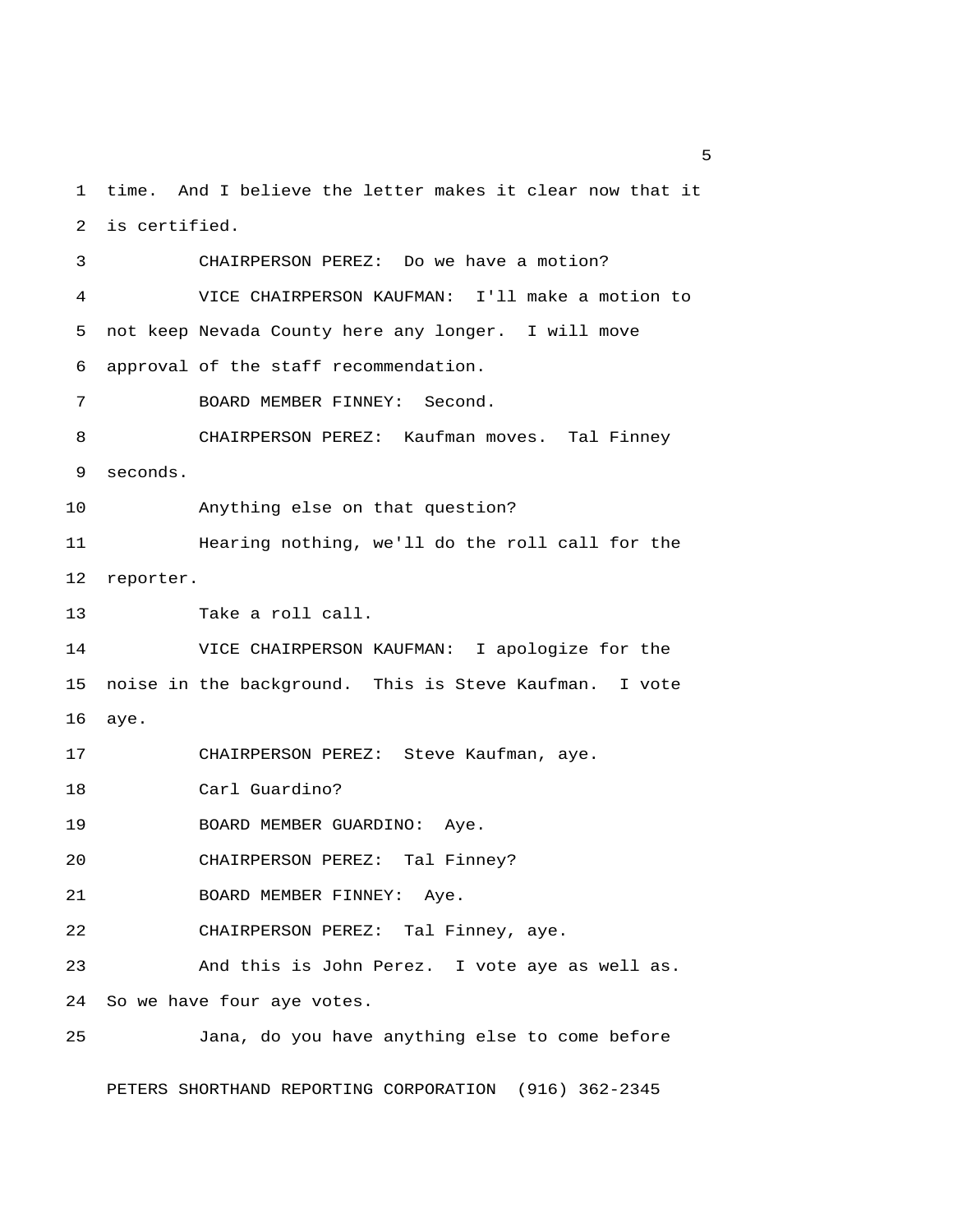1 us?

 2 STAFF CONSULTANT LEAN: The only thing I need to 3 do is make sure I get the funding award letter to you so 4 you can sign it and I can give it to Nevada County. 5 CHAIRPERSON PEREZ: Very good. We'll use my 6 electronic signature on that. 7 STAFF CONSULTANT LEAN: Yes, I can. 8 CHAIRPERSON PEREZ: Let's just for the record I 9 authorize you to use my signature on that. 10 With that, again apologize that the fog has 11 grounded us here in southern California. But want to make 12 sure we got to Nevada County today. 13 BOARD MEMBER FINNEY: That is announcing our 14 Sacramento flight is finally leaving. 15 CHAIRPERSON PEREZ: Very good. Thank you all. 16 (Thereupon the Voting Modernization 17 Board meeting adjourned at 10:41 a.m.) 18 19 20 21 22 23 24 25

 $6<sup>6</sup>$